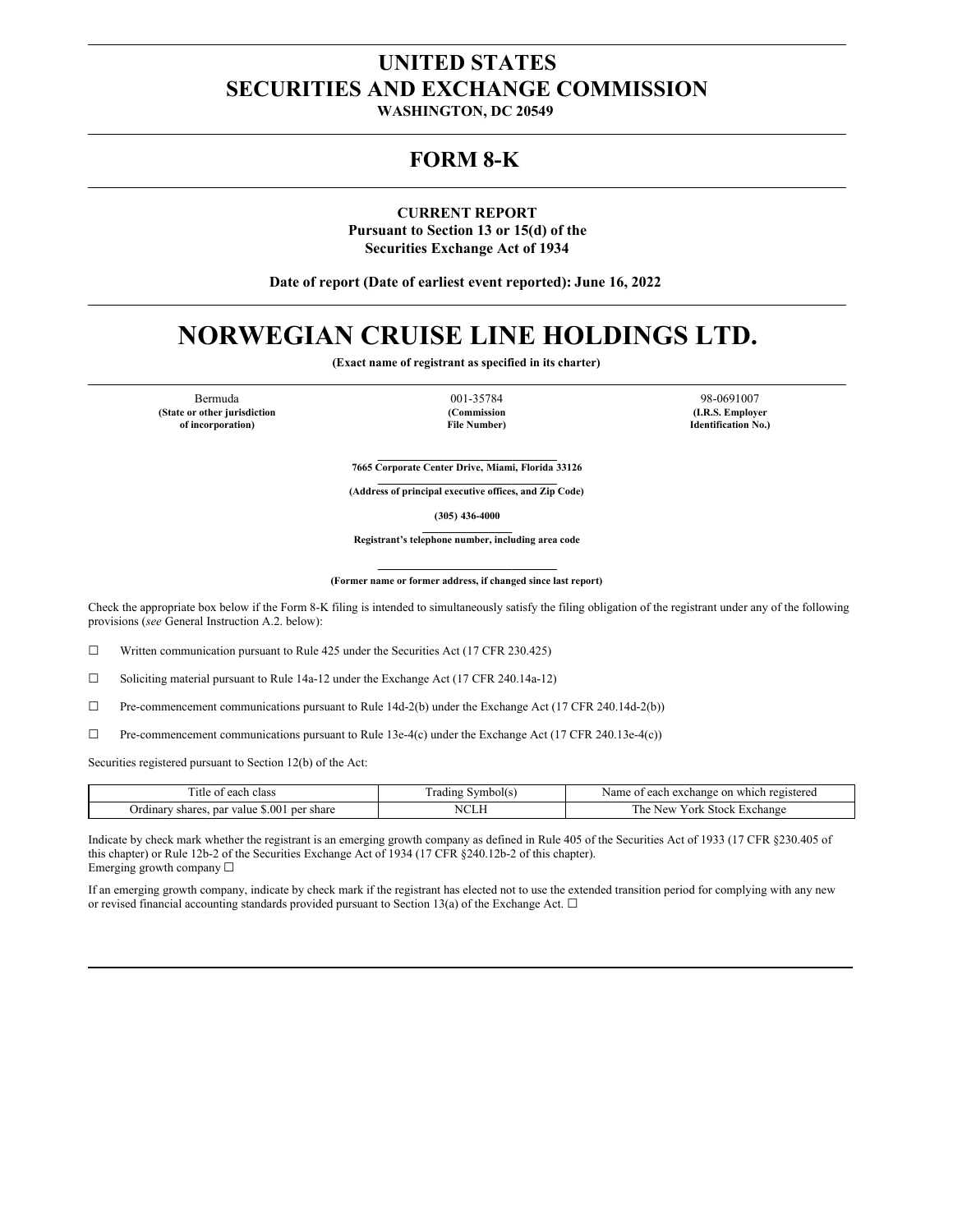#### Item 5.02 Departure of Directors or Certain Officers; Election of Directors; Appointment of Certain Officers; Compensatory Arrangements of **Certain Officers.**

## *(e) Compensatory Arrangements of Certain Of icers.*

The Board of Directors (the "Board") of Norwegian Cruise Line Holdings Ltd. (the "Company") previously adopted an amendment and restatement of the Norwegian Cruise Line Holdings Ltd. 2013 Performance Incentive Plan (the "2013 Plan" and as amended and restated, the "Restated 2013 Plan"), subject to approval by the Company's shareholders at the Annual Meeting (as such term is defined in Item 5.07 of this Current Report on Form 8-K). As disclosed in Item 5.07 below, the Company's shareholders approved the Restated 2013 Plan at the Annual Meeting.

Among other things, the Restated 2013 Plan reflects amendments to:

- i. increase the number of the Company's ordinary shares that may be delivered pursuant to all awards granted under the Restated 2013 Plan by an additional 7,000,000 shares, from 32,375,106 shares to a new maximum aggregate limit of 39,375,106 shares; and
- ii. extend the expiration date of the Restated 2013 Plan to April 25, 2032.

The Board or one or more committees appointed by the Board administers the Restated 2013 Plan. The Board has delegated general administrative authority for the Restated 2013 Plan to the Compensation Committee of the Board. The administrator of the Restated 2013 Plan has broad authority under the plan to, among other things, select eligible participants and determine the type(s) of award(s) that they are to receive, determine the number of shares that are to be subject to awards and the terms and conditions of awards, including the price (if any) to be paid for the shares or the award.

Persons eligible to receive awards under the Restated 2013 Plan include officers or employees of the Company or any of its subsidiaries, members of the Board, and certain consultants and advisors to the Company or any of its subsidiaries. The types of awards that may be granted under the Restated 2013 Plan include, without limitation, options, share appreciation rights, share bonuses, restricted shares, performance shares, share units, phantom shares, dividend equivalents and other forms of awards, which are granted or denominated in the Company's ordinary shares, as well as cash bonus awards.

The maximum number of the Company's ordinary shares that may be delivered pursuant to awards granted under the Restated 2013 Plan is equal to 39,375,106 shares. Ordinary shares subject to outstanding awards that are settled in cash will be available for issuance under the Restated 2013 Plan, as will any ordinary shares exchanged or withheld by the Company to satisfy any purchase price and tax withholding obligations related to "full value awards" such as restricted shares or restricted share units. However, with respect to all awards of options or share appreciation rights ("SAR(s)") that are not issued or delivered as a result of the net settlement of an outstanding option or SAR, or any ordinary shares that are not issued or are tendered back to the Company as payment for any options or SARs, as well as any ordinary shares withheld or tendered to satisfy tax withholding obligations related to options or SARs, as well as any shares repurchased with the proceeds of any option exercise price, will not again be available for new grants under the Restated 2013 Plan. In addition, the gross number of ordinary shares for which a SAR award is exercised, and not the number of ordinary shares actually issued, will count against the share limits of the Restated 2013 Plan.

The foregoing summary of the Restated 2013 Plan and the amendments thereto is qualified in its entirety by reference to the text of the Restated 2013 Plan, which is filed as Exhibit 10.1 to this Current Report on Form 8-K.

#### **Item 5.07 Submission of Matters to a Vote of Security Holders.**

On June 16, 2022, the Company held its annual general meeting of shareholders at the Pullman Miami, 5800 Blue Lagoon Drive, Miami, Florida 33126 (the "Annual Meeting"). At the Annual Meeting, the Company's shareholders voted on five proposals, each of which is described in more detail in the Company's definitive proxy statement filed with the Securities and Exchange Commission on April 28, 2022 (the "Proxy Statement"). There were 260,222,120 ordinary shares present at the Annual Meeting in person or by proxy, which represented 62.09% of the combined voting power of ordinary shares entitled to vote at the Annual Meeting, and which constituted a quorum for the transaction of business. Holders of the Company's ordinary shares were entitled to one vote for each ordinary share held as of the close of business on April 1, 2022.

The shareholders of the Company voted on the following proposals at the Annual Meeting:

- 1. To elect two directors, each to serve as Class III directors until the 2025 annual general meeting of shareholders and until his successor has been elected and qualified, or until his earlier death, resignation or removal.
- 2. To approve, on a non-binding, advisory basis, the compensation of the Company's named executive officers as disclosed in the Proxy Statement.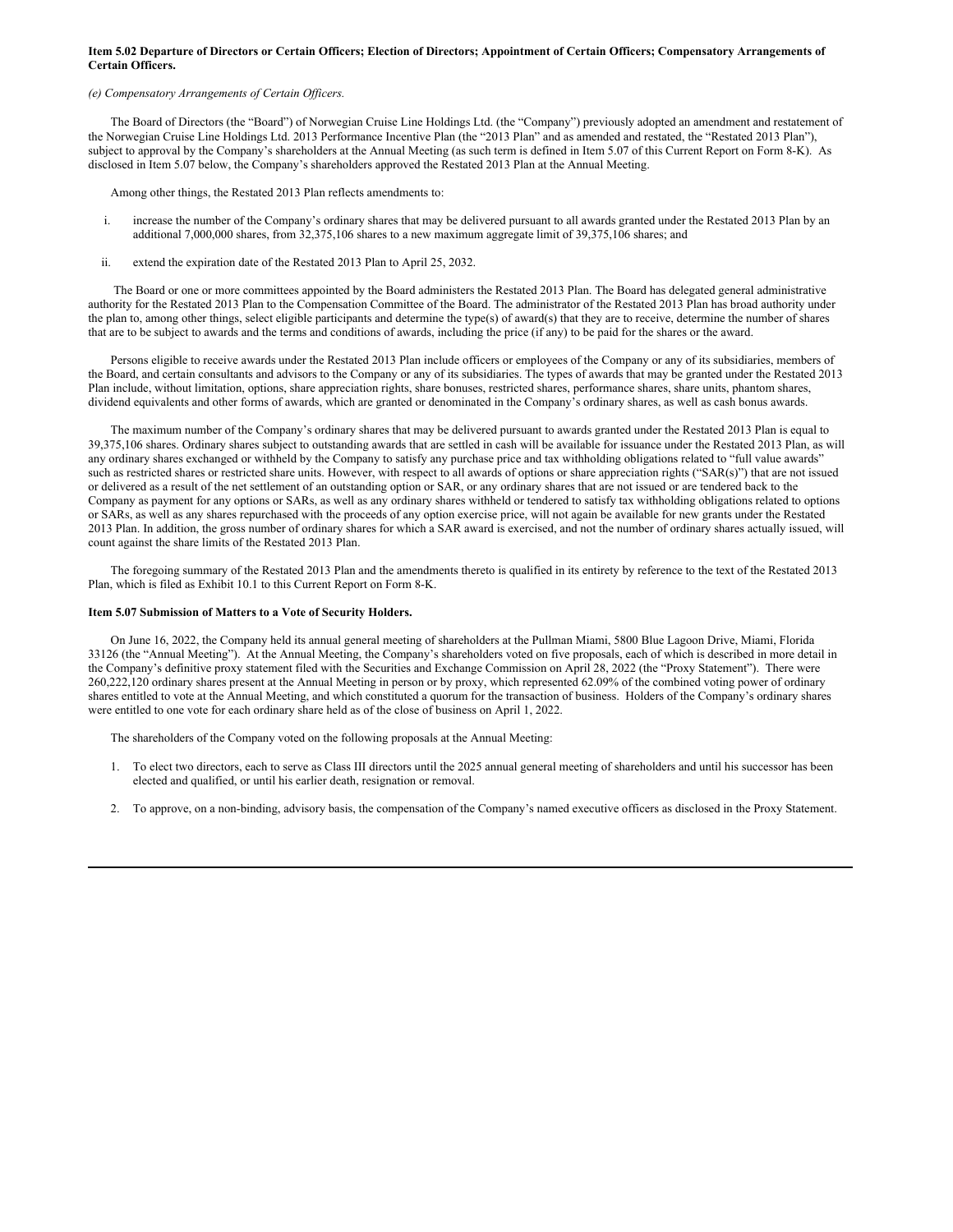- 3. To approve an amendment to the 2013 Plan, including an increase in the number of shares available for grant under the 2013 Plan.
- 4. To ratify the appointment of PricewaterhouseCoopers LLP ("PwC") as the Company's independent registered public accounting firm for the year ending December 31, 2022 and the determination of PwC's remuneration by the Audit Committee of the Board.
- 5. To consider and vote upon one shareholder proposal regarding the retention of shares by Company executives.

The voting results for each of these proposals are detailed below.

|  |  |  | 1. Election of Directors |
|--|--|--|--------------------------|
|--|--|--|--------------------------|

| <b>Nominee</b>   | For         | Against   | Abstain | <b>Broker Non-Votes</b> |
|------------------|-------------|-----------|---------|-------------------------|
| Frank J. Del Rio | 145.012.064 | 3.508.915 | 479,490 | 111.221.651             |
| Harry C. Curtis  | 145.658.981 | 2,662,476 | 679.012 | 111,221,651             |

Each of the two nominees for director was elected to serve until the 2025 annual general meeting of shareholders and until his successor has been elected and qualified, or until his earlier death, resignation or removal.

#### **2. Advisory Vote on Executive Compensation**

| <b>For</b> | Against     | Abstain | <b>Broker Non-Votes</b> |
|------------|-------------|---------|-------------------------|
| 22,794,418 | 125,421,066 | 784.985 | 111,221,651             |

The shareholders did not approve, on a non-binding, advisory basis, the compensation of the Company's named executive officers as disclosed in the Proxy Statement.

#### **3. Approval of Amendment to 2013 Performance Incentive Plan**

| For         | Against   | Abstain | <b>Broker Non-Votes</b> |
|-------------|-----------|---------|-------------------------|
| 141,787,440 | 6,478,238 | 734,791 | 111,221,651             |

The shareholders approved an amendment to the 2013 Plan, including an increase in the number of shares available for grant under such plan. The Restated 2013 Plan is described above in Item 5.02 of this Current Report on Form 8-K.

#### **4. Ratification of Appointment of Independent Registered Public Accounting Firm**

| For         | Against   | Abstain   | <b>Broker Non-Votes</b>  |
|-------------|-----------|-----------|--------------------------|
| 253,474,942 | 5,470,411 | 1,276,767 | $\overline{\phantom{a}}$ |

The shareholders ratified the appointment of PwC as the Company's independent registered public accounting firm for the year ending December 31, 2022 and the determination of PwC's remuneration by the Audit Committee of the Board.

#### **5. Shareholder Proposal Regarding Retention of Shares by Company Executives**

| For        | Against     | Abstain   | <b>Broker Non-Votes</b> |
|------------|-------------|-----------|-------------------------|
| 35,394,055 | 112,377,926 | 1,228,488 | 111,221,651             |

The shareholders did not approve the shareholder proposal regarding the retention of shares by Company executives.

#### **Item 9.01 Financial Statements and Exhibits.**

*(d) Exhibits.*

| Exhibit<br><b>Number</b> | <b>Description</b>                                                                        |
|--------------------------|-------------------------------------------------------------------------------------------|
| 10.1                     | Norwegian Cruise Line Holdings Ltd. Amended and Restated 2013 Performance Incentive Plan. |
| 104                      | The cover page from this Current Report on Form 8-K, formatted in Inline XBRL.            |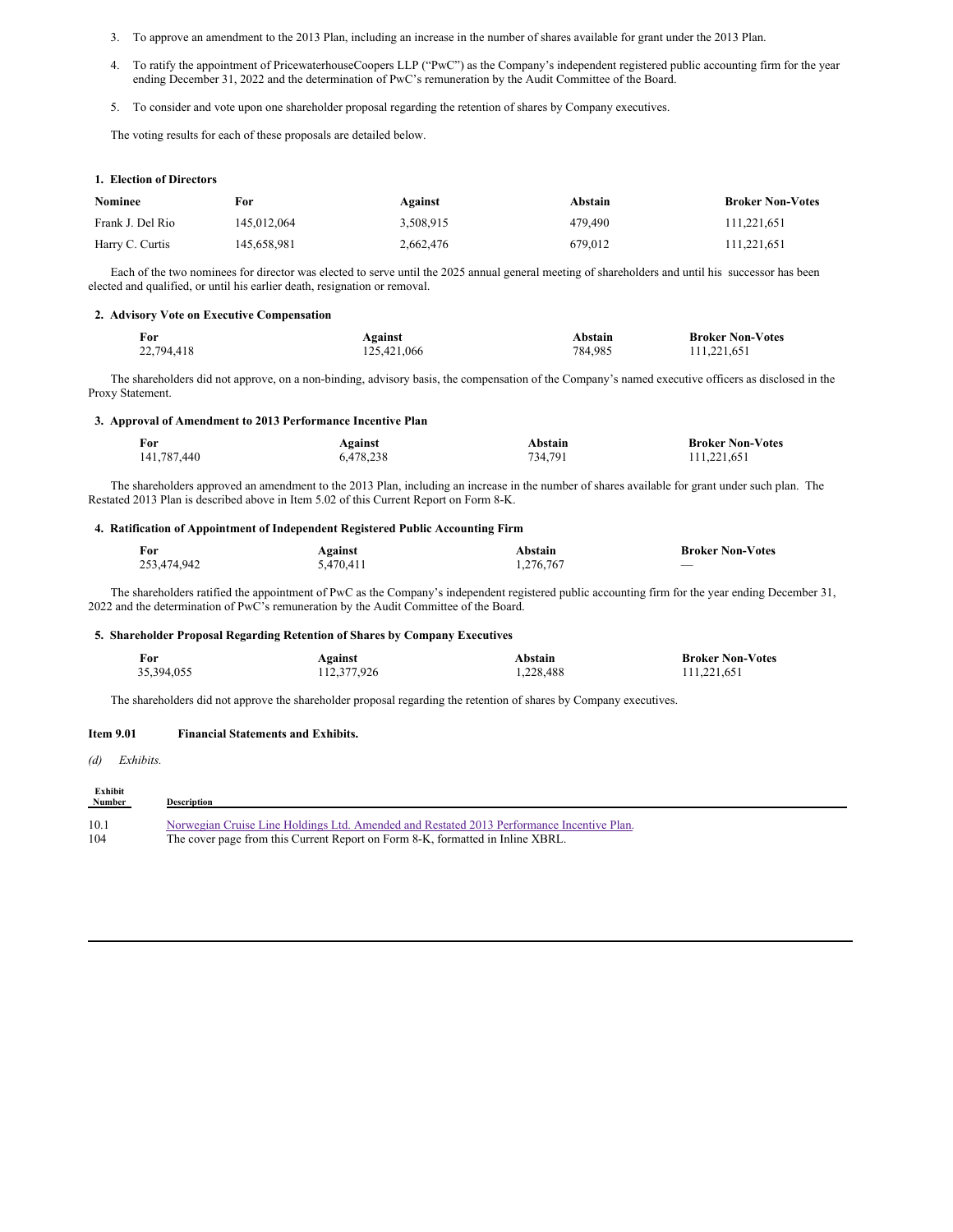## **SIGNATURES**

Pursuant to the requirements of the Securities Exchange Act of 1934, as amended, Norwegian Cruise Line Holdings Ltd. has duly caused this report to be signed on its behalf by the undersigned thereunto duly authorized.

## Date: June 17, 2022 NORWEGIAN CRUISE LINE HOLDINGS LTD.

By: /s/Daniel S. Farkas

Executive Vice President, General Counsel and Assistant Secretary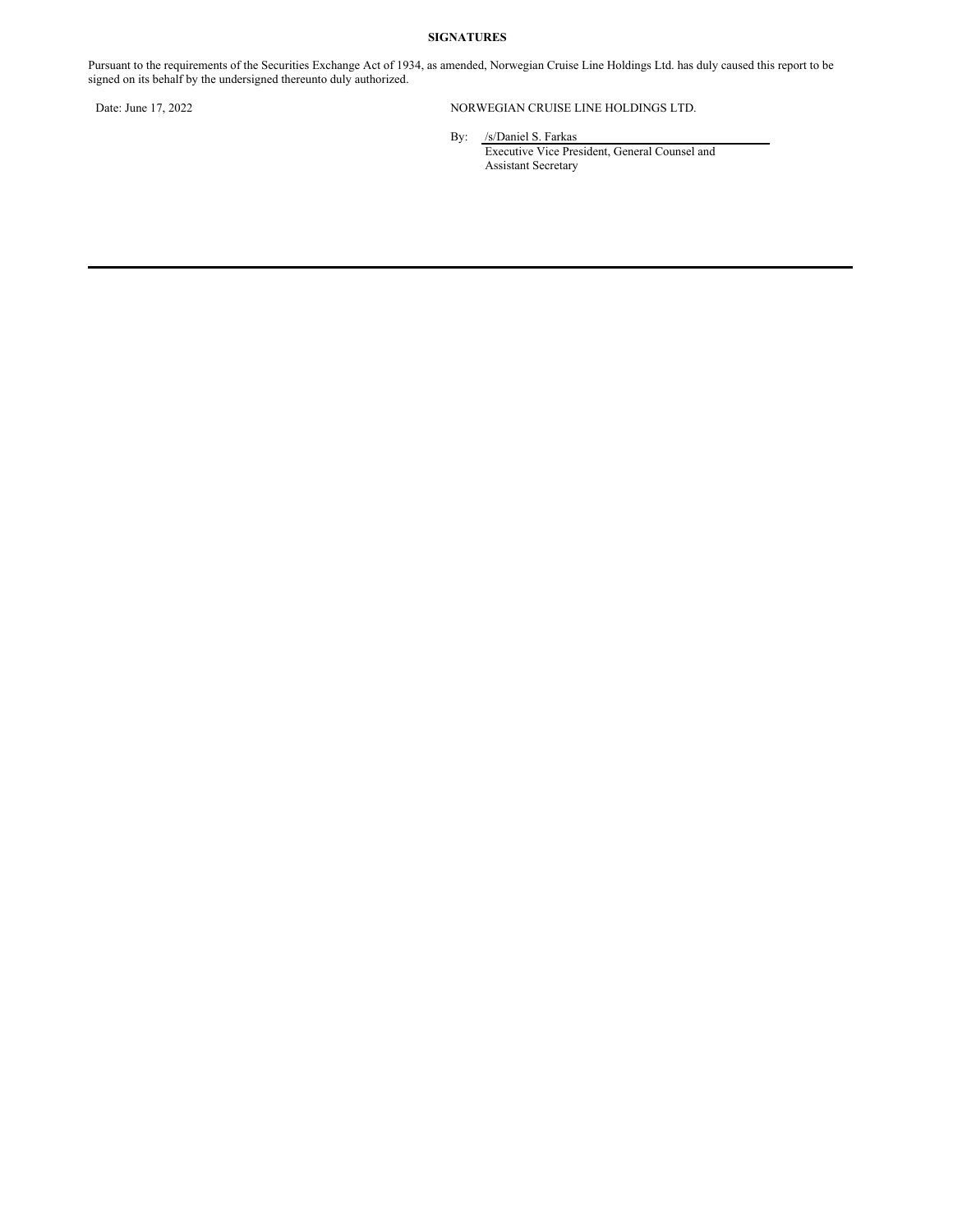# **NORWEGIAN CRUISE LINE HOLDINGS LTD. AMENDED AND RESTATED <sup>2013</sup> PERFORMANCE INCENTIVE PLAN**

(Effective April 25, 2022)

## **1. PURPOSE OF PLAN**

The purpose of this Norwegian Cruise Line Holdings Ltd. Amended and Restated 2013 Performance Incentive Plan (this " **Plan**") of Norwegian Cruise Line Holdings Ltd., a company organized under the laws of Bermuda (the "**Company**"), is to promote the success of the Company and to increase shareholder value by providing an additional means through the grant of awards to attract, motivate, retain and reward selected employees and other eligible persons.

## **2. ELIGIBILITY**

The Administrator (as such term is defined in Section 3.1) may grant awards under this Plan only to those persons that the Administrator determines to be Eligible Persons. An "**Eligible Person**" is any person who is either: (a) an officer (whether or not a director) or employee of the Company or one of its Subsidiaries; (b) a director of the Company or one of its Subsidiaries; or (c) an individual consultant or advisor who renders or has rendered bona fide services (other than services in connection with the offering or sale of securities of the Company or one of its Subsidiaries in a capital-raising transaction or as a market maker or promoter of securities of the Company or one of its Subsidiaries) to the Company or one of its Subsidiaries and who is selected to participate in this Plan by the Administrator; provided, however, that a person who is otherwise an Eligible Person under clause (c) above may participate in this Plan only if such participation would not adversely affect either the Company's eligibility to use Form S-8 to register under the Securities Act of 1933, as amended (the "**Securities Act**"), the offering and sale of shares issuable under this Plan by the Company or the Company's compliance with any other applicable laws. An Eligible Person who has been granted an award (a "participant") may, if otherwise eligible, be granted additional awards if the Administrator shall so determine. As used herein, "**Subsidiary**" means any Company or other entity a majority of whose outstanding voting shares or voting power is beneficially owned directly or indirectly by the Company; and "**Board**" means the Board of Directors of the Company.

## **3. PLAN ADMINISTRATION**

- **3.1** *The Administrator*. This Plan shall be administered by and all awards under this Plan shall be authorized by the Administrator. The "**Administrator**" means the Board or one or more committees appointed by the Board or another committee (within its delegated authority) to administer all or certain aspects of this Plan. Any such committee shall be comprised solely of one or more directors or such number of directors as may be required under applicable law. A committee may delegate some or all of its authority to another committee so constituted. The Board or a committee comprised solely of directors may also delegate, to the extent permitted by applicable law, to one or more officers of the Company, its powers under this Plan (a) to designate the officers and employees of the Company and its Subsidiaries who will receive grants of awards under this Plan, and (b) to determine the number of shares subject to, and the other terms and conditions of, such awards. The Board may delegate different levels of authority to different committees with administrative and grant authority under this Plan. Unless otherwise provided in the Bylaws of the Company or the applicable charter of any Administrator: (a) a majority of the members of the acting Administrator shall constitute a quorum, and (b) the vote of a majority of the members present assuming the presence of a quorum or the unanimous written consent of the members of the Administrator shall constitute action by the acting Administrator.
- **3.2** *Powers of the Administrator*. Subject to the express provisions of this Plan, the Administrator is authorized and empowered to do all things necessary or desirable in connection with the authorization of awards and the administration of this Plan (in the case of a committee or delegation to one or more officers, within the authority delegated to that committee or person(s)), including, without limitation, the authority to:
	- (a) determine eligibility and, from among those persons determined to be eligible, the particular Eligible Persons who will receive an award under this Plan;
	- (b) grant awards to Eligible Persons, determine the price (if any) at which securities will be offered or awarded and the number of securities to be offered or awarded to any of such persons, determine the other specific terms and conditions of such awards consistent with the express limits of this Plan, establish the installments (if any) in which such awards shall become exercisable or shall vest (which may include, without limitation, performance and/or time-based schedules), or determine that no delayed exercisability or vesting is required, establish any applicable performance targets, determine the circumstances in which any performance-based goals (or the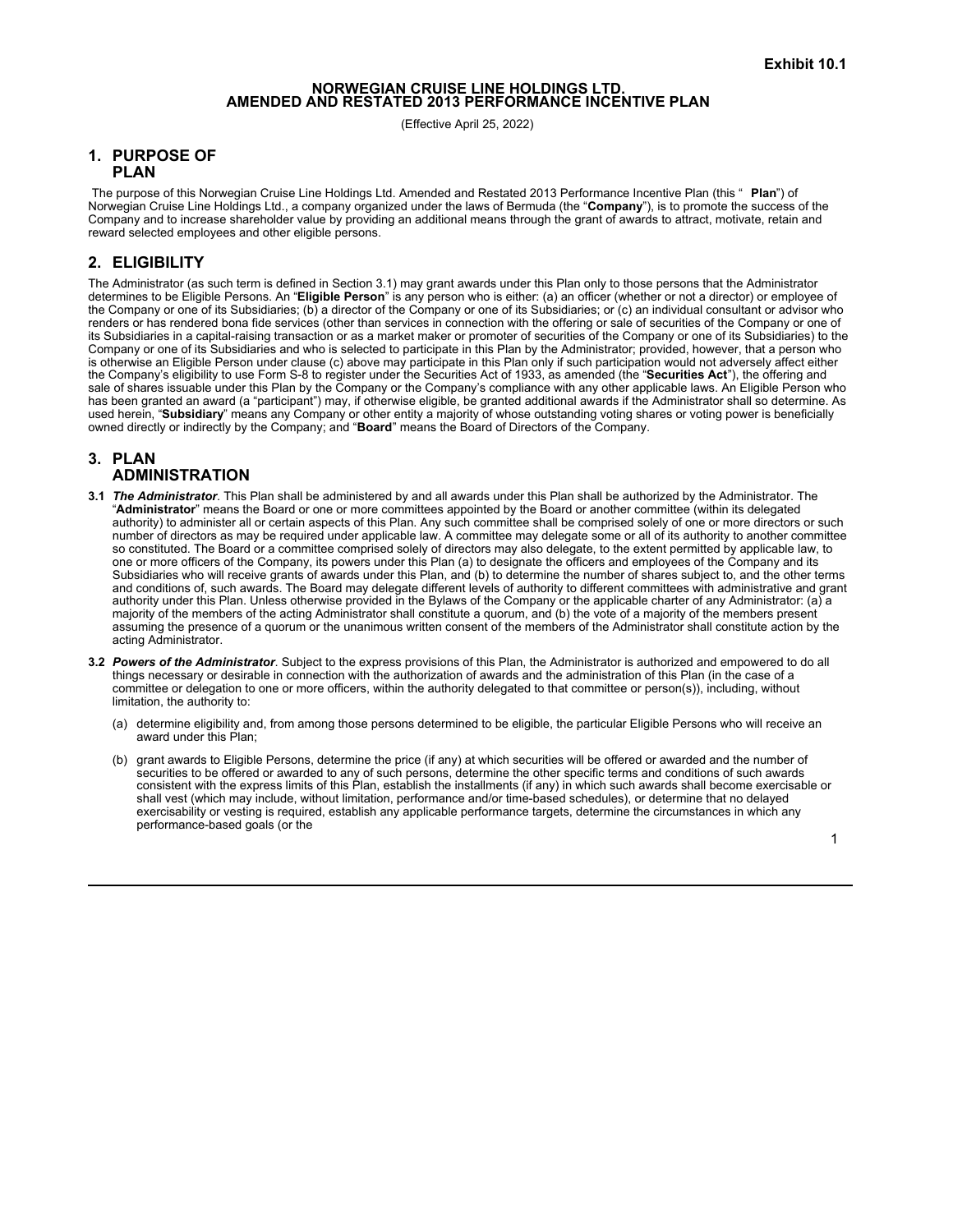applicable measure of performance) will be adjusted and the nature and impact of any such adjustment, and establish the events of termination or reversion of such awards;

- (c) approve the forms of award agreements (which need not be identical either as to type of award or among participants);
- (d) construe and interpret this Plan and any agreements defining the rights and obligations of the Company, its Subsidiaries, and participants under this Plan, make any and all determinations under this Plan and any such agreements, further define the terms used in this Plan, and prescribe, amend and rescind rules and regulations relating to the administration of this Plan or the awards granted under this Plan;
- (e) cancel, modify, or waive the Company's rights with respect to, or modify, discontinue, suspend, or terminate any or all outstanding awards, subject to any required consent under Section 8.6.5;
- (f) accelerate, waive or extend the vesting or exercisability or extend the term of any or all such outstanding awards (in the case of options or share appreciation rights, within the maximum ten-year term of such awards) in such circumstances as the Administrator may deem appropriate (including, without limitation, in connection with a termination of employment or services or other events of a personal nature) subject to any required consent under Section 8.6.5;
- (g) adjust the number of Ordinary Shares subject to any award, adjust the price of any or all outstanding awards or otherwise change previously imposed terms and conditions, in such circumstances as the Administrator may deem appropriate, in each case subject to Sections 4 and 8.6 (and subject to the no repricing provision below);
- (h) determine the date of grant of an award, which may be a designated date after but not before the date of the Administrator's action (unless otherwise designated by the Administrator, the date of grant of an award shall be the date upon which the Administrator took the action granting an award);
- (i) determine whether, and the extent to which, adjustments are required pursuant to Section 7 hereof and authorize the termination, conversion, substitution or succession of awards upon the occurrence of an event of the type described in Section 7;
- (j) acquire or settle (subject to Sections 7 and 8.6) rights under awards in cash, shares of equivalent value, or other consideration (subject to the no repricing provision below); and
- (k) determine the fair market value of the Ordinary Shares or awards under this Plan from time to time and/or the manner in which such value will be determined.

Notwithstanding the foregoing and except for an adjustment pursuant to Section 7.1 or a repricing approved by shareholders, in no case may the Administrator (1) amend an outstanding option or SAR to reduce the exercise price or base price of the award, (2) cancel, exchange, or surrender an outstanding option or SAR in exchange for cash or other awards for the purpose of repricing the award, or (3) cancel, exchange, or surrender an outstanding option or SAR in exchange for an option or SAR with an exercise or base price that is less than the exercise or base price of the original award.

- **3.3** *Binding Determinations*. Any determination or other action taken by, or inaction of, the Company, any Subsidiary, or the Administrator relating or pursuant to this Plan (or any award made under this Plan) and within its authority hereunder or under applicable law shall be within the absolute discretion of that entity or body and shall be conclusive and binding upon all persons. Neither the Board nor any other Administrator, nor any member thereof or person acting at the direction thereof, shall be liable for any act, omission, interpretation, construction or determination made in good faith in connection with this Plan (or any award made under this Plan), and all such persons shall be entitled to indemnification and reimbursement by the Company in respect of any claim, loss, damage or expense (including, without limitation, attorneys' fees) arising or resulting therefrom to the fullest extent permitted by law and/or under any directors and officers liability insurance coverage that may be in effect from time to time.
- **3.4** *Reliance on Experts*. In making any determination or in taking or not taking any action under this Plan, the Administrator may obtain and may rely upon the advice of experts, including employees and professional advisors to the Company. No director, officer or agent of the Company or any of its Subsidiaries shall be liable for any such action or determination taken or made or omitted in good faith.
- **3.5** *Delegation*. The Administrator may delegate ministerial, non-discretionary functions to individuals who are officers or employees of the Company or any of its Subsidiaries or to third parties.

## **4. SHARES SUBJECT TO THE PLAN; SHARE LIMITS**

**4.1** *Shares Available*. Subject to the provisions of Section 7.1, the shares that may be delivered under this Plan shall be shares of the Company's authorized but unissued ordinary shares and any ordinary shares held as treasury shares.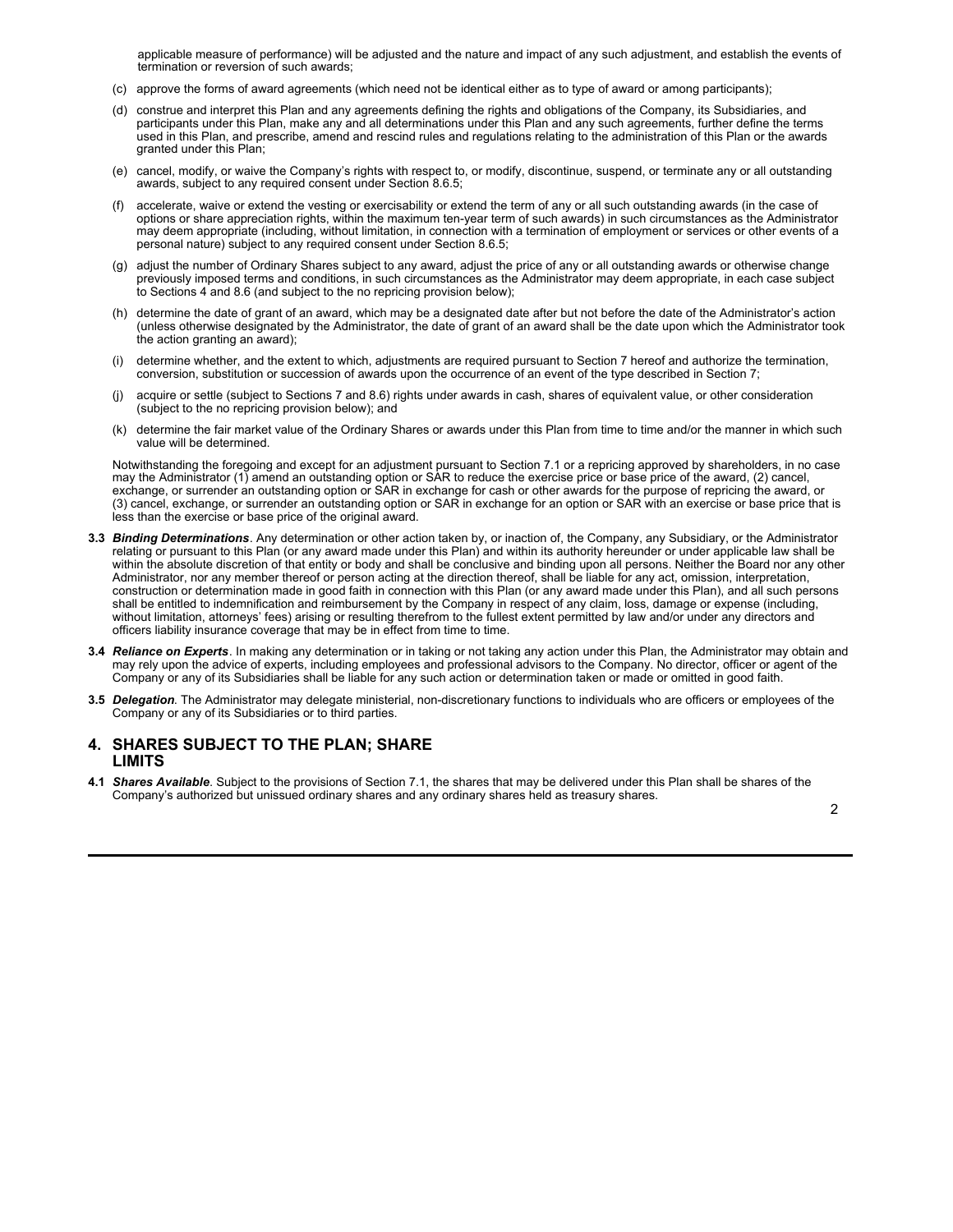For purposes of this Plan, "**Ordinary Shares**" shall mean the ordinary shares of the Company and such other securities or property as may become the subject of awards under this Plan, or may become subject to such awards, pursuant to an adjustment made under Section 7.1.

**4.2** *Share Limits*. The maximum number of Ordinary Shares that may be delivered pursuant to awards granted to Eligible Persons under this Plan is 39,375,106 shares (the "**Share Limit**").

The following limit also applies with respect to awards granted under this Plan:

(a) The maximum number of Ordinary Shares that may be delivered pursuant to options qualified as incentive stock options granted under this Plan is 39,375,106 shares.

Each of the foregoing numerical limits is subject to adjustment as contemplated by Section 4.3, Section 7.1, and Section 8.10.

- **4.3** *Awards Settled in Cash, Reissue of Awards and Shares* . To the extent that an award granted under this Plan is settled in cash or a form other than Ordinary Shares, the shares that would have been delivered had there been no such cash or other settlement shall not be counted against the shares available for issuance under this Plan. In the event that Ordinary Shares are delivered in respect of a dividend equivalent right granted under this Plan, the actual number of shares delivered with respect to the award shall be counted against the share limits of this Plan (including, for purposes of clarity, the limits of Section 4.2 of this Plan). (For purposes of clarity, if 1,000 dividend equivalent rights are granted and outstanding when the Company pays a dividend, and 50 shares are delivered in payment of those rights with respect to that dividend, 50 shares shall be counted against the share limits of this Plan). Shares that are subject to or underlie awards granted under this Plan which expire or for any reason are cancelled or terminated, are forfeited, fail to vest, or for any other reason are not paid or delivered under this Plan shall again be available for subsequent awards under this Plan. Shares that are not issued or delivered as a result of the net settlement of any option or share appreciation right under this Plan, shares that are exchanged by a participant or withheld by the Company as full or partial payment in connection with any option or share appreciation right under this Plan, as well as any shares exchanged by a participant or withheld by the Company or one of its Subsidiaries to satisfy the tax withholding obligations related to any option or share appreciation right under this Plan, as well as any Ordinary Shares repurchased with the proceeds of any option exercise price shall not be available for subsequent awards under this Plan. To the extent that Ordinary Shares are delivered pursuant to the exercise of a share appreciation right or option granted under this Plan, the number of underlying shares as to which the exercise related shall be counted against the applicable share limits under Section 4.2, as opposed to only counting the shares issued. (For purposes of clarity, if a share appreciation right relates to 100,000 shares and is exercised at a time when the payment due to the participant is 15,000 shares, 100,000 shares shall be charged against the applicable share limits under Section 4.2 with respect to such exercise.) Shares that are exchanged by a participant or withheld by the Company as full or partial payment in connection with any award under this Plan other than any option or share appreciation right, as well as any shares exchanged by a participant or withheld by the Company or one of its Subsidiaries to satisfy the tax withholding obligations related to any award under this Plan other than any option or share appreciation right, shall be available for subsequent awards under this Plan. Refer to Section 8.10 for application of the foregoing share limits with respect to assumed awards.
- **4.4** *Reservation of Shares; No Fractional Shares; Minimum Issue* . The Company shall at all times reserve a number of Ordinary Shares sufficient to cover the Company's obligations and contingent obligations to deliver shares with respect to awards then outstanding under this Plan (exclusive of any dividend equivalent obligations to the extent the Company has the right to settle such rights in cash). No fractional shares shall be delivered under this Plan. The Administrator may pay cash in lieu of any fractional shares in settlements of awards under this Plan. No fewer than 100 shares may be purchased on exercise of any award (or, in the case of share appreciation or purchase rights, no fewer than 100 rights may be exercised at any one time) unless the total number purchased or exercised is the total number at the time available for purchase or exercise under the award.

## **5. AWARDS**

**5.1** *Type and Form of Awards*. The Administrator shall determine the type or types of award(s) to be made to each selected Eligible Person. Awards may be granted singly, in combination or in tandem. Awards also may be made in combination or in tandem with, in replacement of, as alternatives to, or as the payment form for grants or rights under any other employee or compensation plan of the Company or one of its Subsidiaries. The types of awards that may be granted under this Plan are (subject, in each case, to the no repricing provisions of Section 3.2):

**5.1.1** *Options*. An option is the grant of a right to purchase a specified number of Ordinary Shares during a specified period as determined by the Administrator. An option may be intended as an incentive stock option within the meaning of Section 422 of the Code (an "**ISO**") or a nonqualified option (an option not intended to be an ISO). The award agreement for an option will indicate if the option is intended as an ISO; otherwise it will be deemed to be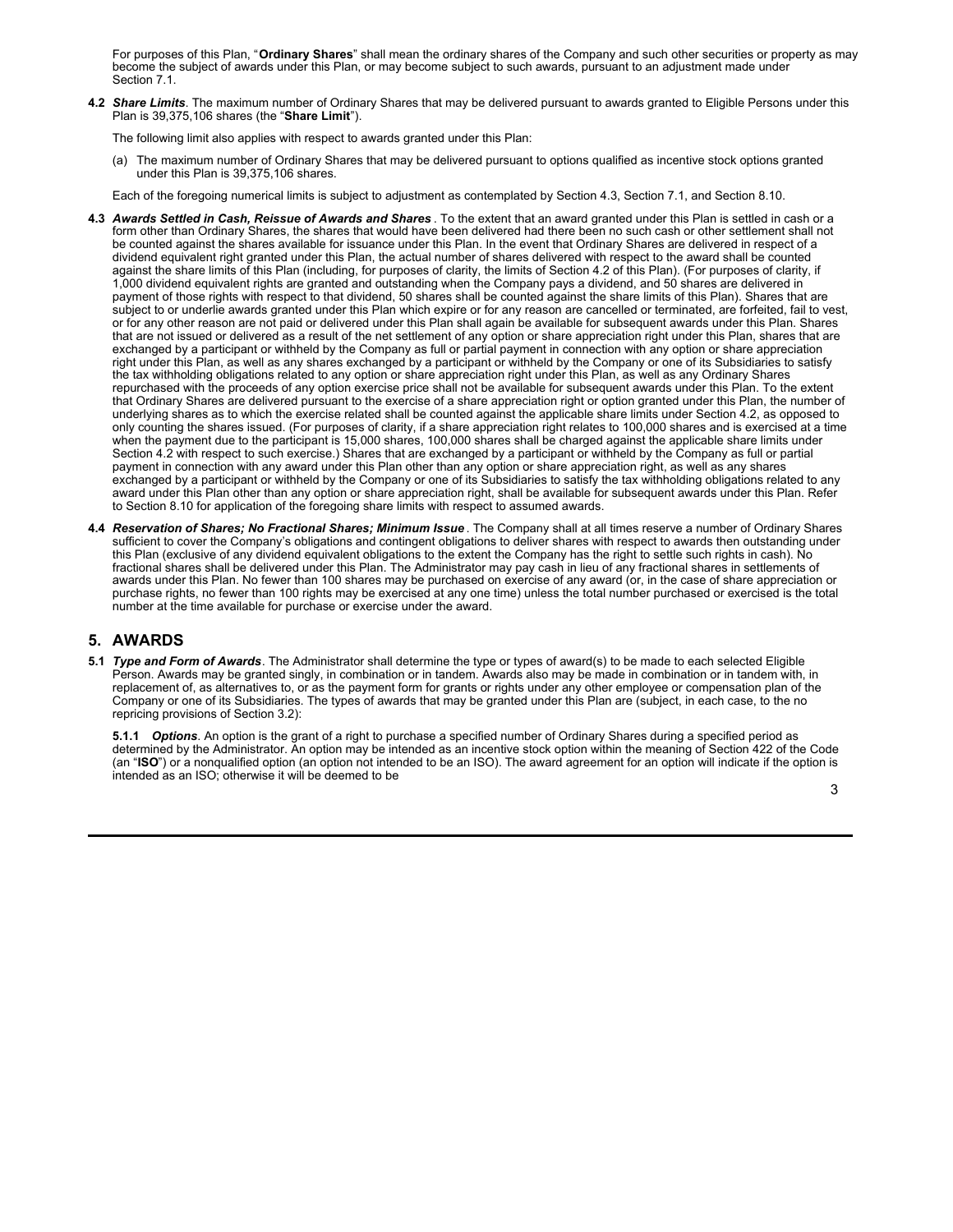a nonqualified option. The maximum term of each option (ISO or nonqualified) shall be ten (10) years. The per share exercise price for each option shall be not less than 100% of the fair market value of an Ordinary Share on the date of grant of the option. When an option is exercised, the exercise price for the shares to be purchased shall be paid in full in cash or such other method permitted by the Administrator consistent with Section 5.5.

**5.1.2** *Additional Rules Applicable to ISOs* . To the extent that the aggregate fair market value (determined at the time of grant of the applicable option) of shares with respect to which ISOs first become exercisable by a participant in any calendar year exceeds \$100,000, taking into account both Ordinary Shares subject to ISOs under this Plan and shares subject to ISOs under all other plans of the Company or one of its Subsidiaries (or any parent or predecessor Company to the extent required by and within the meaning of Section 422 of the Code and the regulations promulgated thereunder), such options shall be treated as nonqualified options. In reducing the number of options treated as ISOs to meet the \$100,000 limit, the most recently granted options shall be reduced first. To the extent a reduction of simultaneously granted options is necessary to meet the \$100,000 limit, the Administrator may, in the manner and to the extent permitted by law, designate which Ordinary Shares are to be treated as shares acquired pursuant to the exercise of an ISO. ISOs may only be granted to employees of the Company or one of its subsidiary corporations (for this purpose, the term "subsidiary" is used as defined in Section 424(f) of the Code, which generally requires an unbroken chain of ownership of at least 50% of the total combined voting power of all classes of stock of each subsidiary in the chain beginning with the Company and ending with the subsidiary in question). There shall be imposed in any award agreement relating to ISOs such other terms and conditions as from time to time are required in order that the option be an "incentive stock option" as that term is defined in Section 422 of the Code. No ISO may be granted to any person who, at the time the option is granted, owns (or is deemed to own under Section 424(d) of the Code) outstanding Ordinary Shares possessing more than 10% of the total combined voting power of all classes of shares of the Company, unless the exercise price of such option is at least 110% of the fair market value of the shares subject to the option and such option by its terms is not exercisable after the expiration of five years from the date such option is granted.

**5.1.3** *Share Appreciation Rights*. A share appreciation right or " **SAR**" is a right to receive a payment, in cash and/or Ordinary Shares, equal to the excess of the fair market value of a specified number of Ordinary Shares on the date the SAR is exercised over the "**base price**" of the award, which base price shall be set forth in the applicable award agreement and shall be not less than 100% of the fair market value of an Ordinary Share on the date of grant of the SAR. The maximum term of a SAR shall be ten (10) years.

**5.1.4** *Other Awards; Dividend Equivalent Rights* . The other types of awards that may be granted under this Plan include: (a) share bonuses, restricted shares, performance shares, share units, phantom shares, or similar rights to purchase or acquire shares, whether at a fixed or variable price (or no price) or fixed or variable ratio related to the Ordinary Shares, and any of which may (but need not) be fully vested at grant or vest upon the passage of time, the occurrence of one or more events, or the satisfaction of performance criteria or other conditions, or any combination thereof; (b) any similar securities with a value derived from the value of or related to the Ordinary Shares and/or returns thereon; or (c) cash awards. Dividend equivalent rights may be granted as a separate award or in connection with another award under this Plan; provided, however, that dividend equivalent rights may not be granted in connection with a stock option or SAR granted under this Plan. In addition, any dividends and/or dividend equivalents as to the unvested portion of any award granted under this Plan will be subject to termination and forfeiture to the same extent as the corresponding portion of the unvested award to which they relate in the event the applicable vesting requirements are not satisfied.

**5.1.5** *Incentive Bonus Awards.* The types of cash awards that may be granted under this Plan include the opportunity to receive a payment for the Company's fiscal year, or any other performance period established by the Administrator, based on the achievement of specific performance goals (which may include subjective goals) established by the Administrator in its sole discretion. Any applicable performance goals may be based on either the performance of the Company or any of its Subsidiaries or divisions on an absolute or relative basis, or on individual performance, as determined by the Administrator in its sole discretion. Unless otherwise determined by the Administrator, any participant granted an incentive bonus award pursuant to this Section 5.1.5 must remain continuously employed by the Company or one of its Subsidiaries through the last day of the applicable performance period in order for the incentive bonus award to become payable. Any payments becoming payable pursuant to this Section 5.1.5 will be paid in the calendar year following the calendar year in which the applicable performance period ends, unless deferred in accordance with the requirements of Section 409A and Section 457A of the Code.

## **5.2** *[Reserved]*

**5.3** *Award Agreements*. Each award shall be evidenced by either (1) a written award agreement in a form approved by the Administrator and executed by the Company by an officer duly authorized to act on its behalf, or  $(2)$  an electronic notice of award grant in a form approved by the Administrator and recorded by the Company (or its designee) in an electronic recordkeeping system used for the purpose of tracking award grants under this Plan generally (in each case, an "award agreement"), as the Administrator may provide and, in each case and if required by the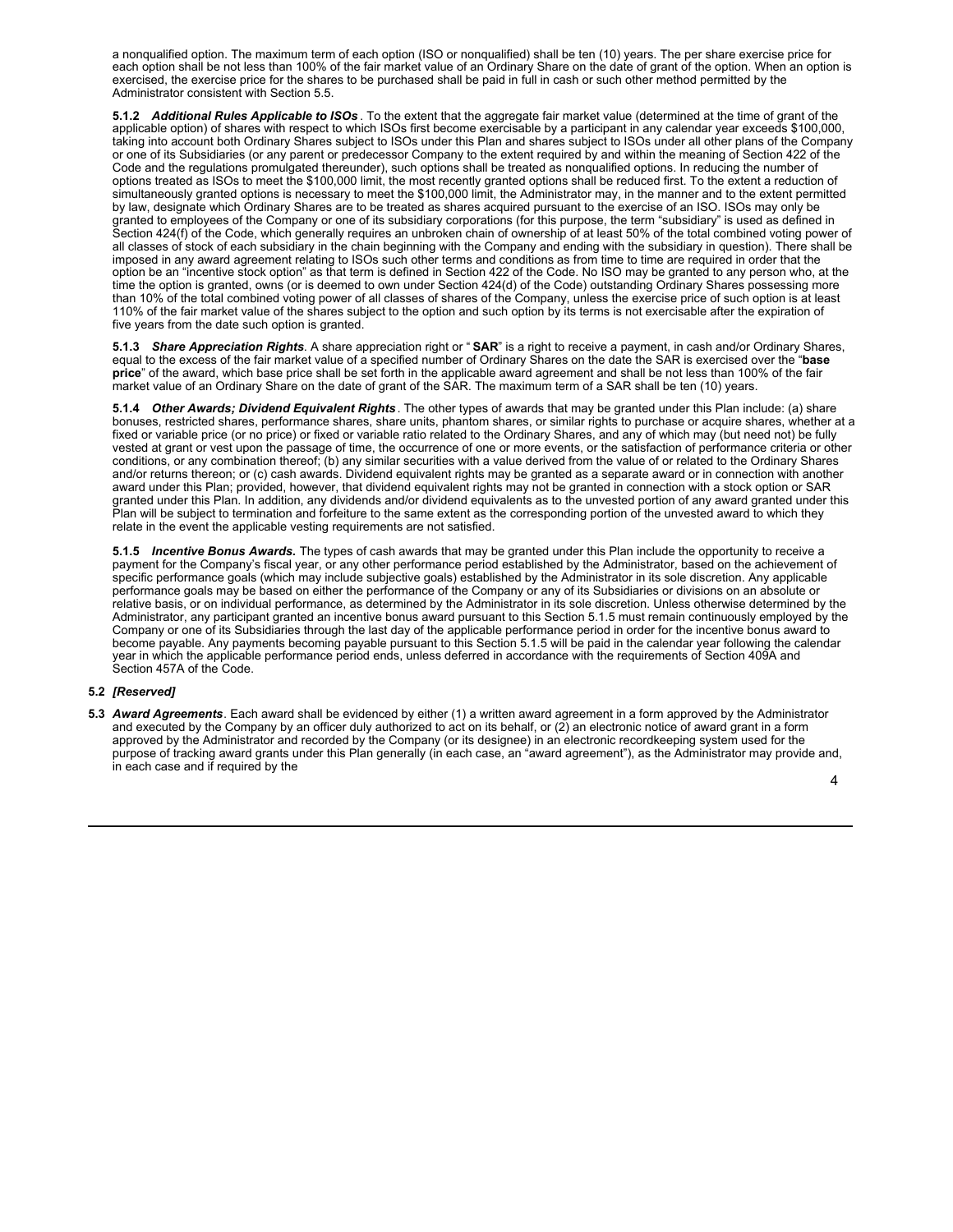<span id="page-8-0"></span>Administrator, executed or otherwise electronically accepted or deemed accepted by the recipient of the award in such form and manner as the Administrator may require. The Administrator may authorize any officer of the Company (other than the particular award recipient) to execute any or all award agreements on behalf of the Company. The award agreement shall set forth the material terms and conditions of the award as established by the Administrator consistent with the express limitations of this Plan.

- **5.4** *Settlements*. Payment of awards may be in the form of cash, Ordinary Shares, other awards or combinations thereof as the Administrator shall determine, and with such restrictions as it may impose.
- **5.5** *Consideration for Ordinary Shares or Awards*. The purchase price (if any) for any award granted under this Plan or the Ordinary Shares to be delivered pursuant to an award, as applicable, may be paid by means of any lawful consideration as determined by the Administrator, including, without limitation, one or a combination of the following methods:
	- services rendered by the recipient of such award;
	- cash, check payable to the order of the Company, or electronic funds transfer;
	- notice and third party payment in such manner as may be authorized by the Administrator;
	- the delivery of previously owned Ordinary Shares;
	- by a reduction in the number of shares otherwise deliverable pursuant to the award; or
	- subject to such procedures as the Administrator may adopt, pursuant to a "cashless exercise" with a third party who provides financing for the purposes of (or who otherwise facilitates) the purchase or exercise of awards.

In no event shall any shares newly-issued by the Company be issued for less than the minimum lawful consideration for such shares or for consideration other than consideration permitted by applicable law. Ordinary Shares used to satisfy the exercise price of an option shall be valued at their fair market value on the date of exercise. The Company will not be obligated to deliver any shares unless and until it receives full payment of the exercise or purchase price therefor and any related withholding obligations under Section 8.5 and any other conditions to exercise or purchase have been satisfied. Unless otherwise expressly provided in the applicable award agreement, the Administrator may at any time eliminate or limit a participant's ability to pay the purchase or exercise price of any award or shares by any method other than cash payment to the Company.

*5.6 Definition of Fair Market Value* **.** For purposes of this Plan, "fair market value" shall mean, unless otherwise determined or provided by the Administrator in the circumstances, the closing price (in regular trading) for an Ordinary Share on the New York Stock Exchange (the "**Exchange**") for the date in question or, if no sales of Ordinary Shares were reported on the Exchange on that date, the closing price (in regular trading) for an Ordinary Share on the Exchange for the next preceding day on which sales of Ordinary Shares were reported on the Exchange. The Administrator may, however, provide with respect to one or more awards that the fair market value shall equal the closing price (in regular trading) for an Ordinary Share on the Exchange on the last trading day preceding the date in question or the average of the high and low trading prices of an Ordinary Share on the Exchange for the date in question or the most recent trading day. If the Ordinary Shares are no longer listed or are no longer actively traded on the Exchange as of the applicable date, the fair market value of the Ordinary Shares shall be the value as reasonably determined by the Administrator for purposes of the award in the circumstances. The Administrator also may adopt a different methodology for determining fair market value with respect to one or more awards if a different methodology is necessary or advisable to secure any intended favorable tax, legal or other treatment for the particular award(s) (for example, and without limitation, the Administrator may provide that fair market value for purposes of one or more awards will be based on an average of closing prices (or the average of high and low daily trading prices) for a specified period preceding the relevant date).

## **5.7** *Transfer*

## *Restrictions*.

**5.7.1** *Limitations on Exercise and Transfer*. Unless otherwise expressly provided in (or pursuant to) this Section 5.7 or required by applicable law: (a) all awards are non-transferable and shall not be subject in any manner to sale, transfer, anticipation, alienation, assignment, pledge, encumbrance or charge; (b) awards shall be exercised only by the participant; and (c) amounts payable or shares issuable pursuant to any award shall be delivered only to (or for the account of) the participant.

**5.7.2** *Exceptions*. The Administrator may permit awards to be exercised by and paid to, or otherwise transferred to, other persons or entities pursuant to such conditions and procedures, including limitations on subsequent transfers, as the Administrator may, in its sole discretion, establish in writing. Any permitted transfer shall be subject to compliance with applicable federal and state securities laws and shall not be for value (other than nominal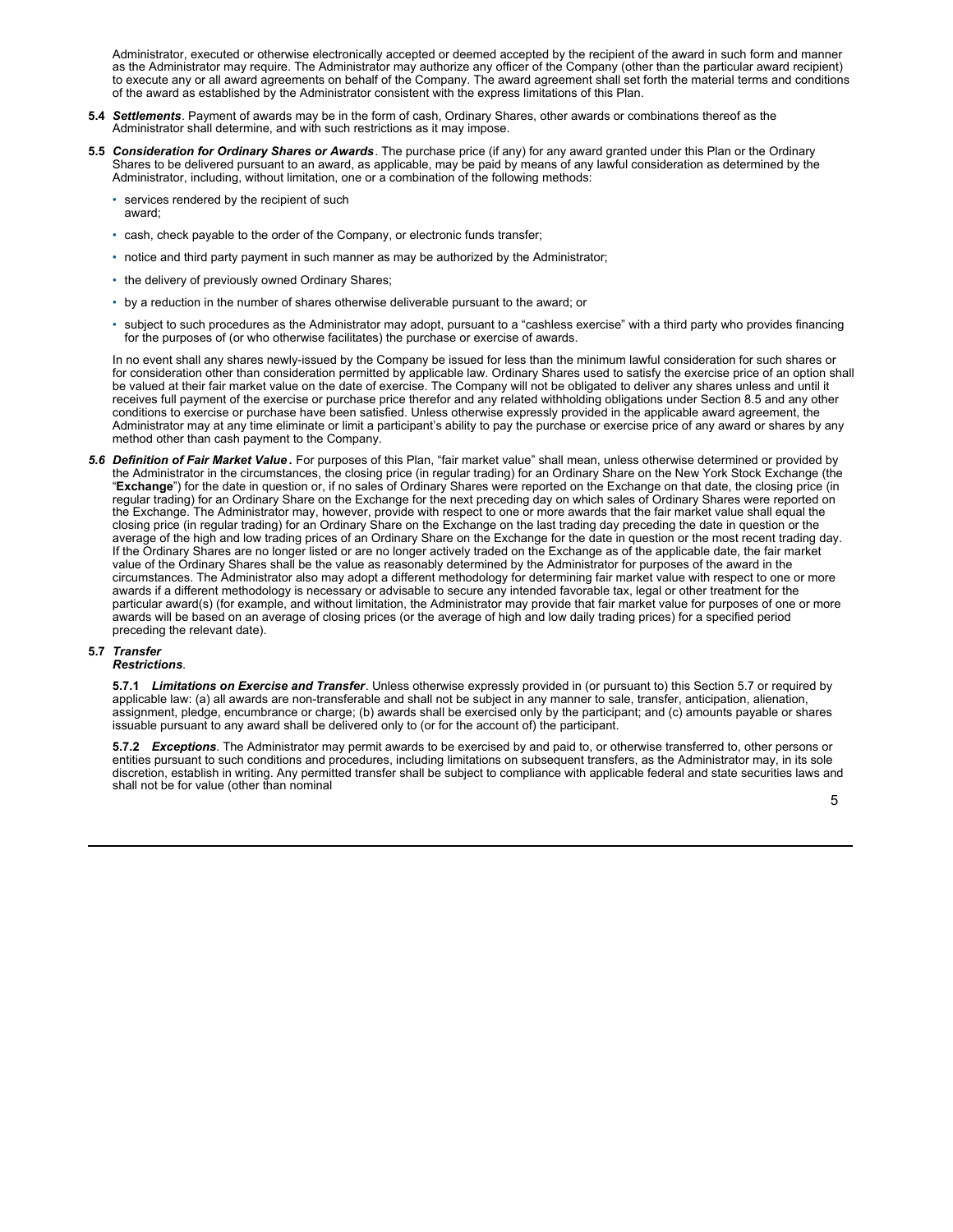consideration, settlement of marital property rights, or for interests in an entity in which more than 50% of the voting interests are held by the Eligible Person or by the Eligible Person's family members).

**5.7.3** *Further Exceptions to Limits on Transfer*. The exercise and transfer restrictions in Section 5.7.1 shall not apply to:

- (a) transfers to the Company (for example, in connection with the expiration or termination of the award),
- (b) the designation of a beneficiary to receive benefits in the event of the participant's death or, if the participant has died, transfers to or exercise by the participant's beneficiary, or, in the absence of a validly designated beneficiary, transfers by will or the laws of descent and distribution,
- (c) subject to any applicable limitations on ISOs, transfers to a family member (or former family member) pursuant to a domestic relations order if approved or ratified by the Administrator,
- (d) if the participant has suffered a disability, permitted transfers or exercises on behalf of the participant by his or her legal representative, or
- (e) the authorization by the Administrator of "cashless exercise" procedures with third parties who provide financing for the purpose of (or who otherwise facilitate) the exercise of awards consistent with applicable laws and any limitations imposed by the Administrator.
- **5.8** *International Awards*. One or more awards may be granted to Eligible Persons who provide services to the Company or one of its Subsidiaries outside of the United States. Any awards granted to such persons may be granted pursuant to the terms and conditions of any applicable sub-plans, if any, appended to this Plan and approved by the Administrator.

## **6. EFFECT OF TERMINATION OF EMPLOYMENT OR SERVICE ON AWARDS**

- **6.1** *General*. The Administrator shall establish the effect of a termination of employment or service on the rights and benefits under each award under this Plan and in so doing may make distinctions based upon, inter alia, the cause of termination and type of award. If the participant is not an employee of the Company or one of its Subsidiaries and provides other services to the Company or one of its Subsidiaries, the Administrator shall be the sole judge for purposes of this Plan (unless a contract or the award otherwise provides) of whether the participant continues to render services to the Company or one of its Subsidiaries and the date, if any, upon which such services shall be deemed to have terminated.
- **6.2** *Events Not Deemed Terminations of Service* . Unless the express policy of the Company or one of its Subsidiaries, or the Administrator, otherwise provides, or except as otherwise required by applicable law, the employment relationship shall not be considered terminated in the case of (a) sick leave, (b) military leave, or (c) any other leave of absence authorized by the Company or one of its Subsidiaries, or the Administrator; provided that, unless reemployment upon the expiration of such leave is guaranteed by contract or law or the Administrator otherwise provides, such leave is for a period of not more than three months. In the case of any employee of the Company or one of its Subsidiaries on an approved leave of absence, continued vesting of the award while on leave from the employ of the Company or one of its Subsidiaries may be suspended until the employee returns to service, unless the Administrator otherwise provides or applicable law otherwise requires. In no event shall an award be exercised after the expiration of the term set forth in the applicable award agreement.
- **6.3** *Effect of Change of Subsidiary Status*. For purposes of this Plan and any award, if an entity ceases to be a Subsidiary of the Company a termination of employment or service shall be deemed to have occurred with respect to each Eligible Person in respect of such Subsidiary who does not continue as an Eligible Person in respect of the Company or another Subsidiary that continues as such after giving effect to the transaction or other event giving rise to the change in status, unless the Subsidiary that is sold, spun off or otherwise divested (or its successor or a direct or indirect parent of such Subsidiary or successor) assumes the Eligible Person's award(s) in connection with the transaction.

## **7. ADJUSTMENTS; ACCELERATION**

6 **7.1** *Adjustments*. Subject to Section 7.2, upon (or, as may be necessary to effect the adjustment, immediately prior to): any reclassification, recapitalization, share split (including a share split in the form of a share dividend) or reverse share split; any merger, combination, consolidation, or other reorganization; any spin-off, split-up, or similar extraordinary dividend distribution in respect of the Ordinary Shares; or any exchange of Ordinary Shares or other securities of the Company, or any similar, unusual or extraordinary corporate transaction in respect of the Ordinary Shares; then the Administrator shall equitably and proportionately adjust (1) the number and type of Ordinary Shares (or other securities) that thereafter may be made the subject of awards (including the specific share limits, maximums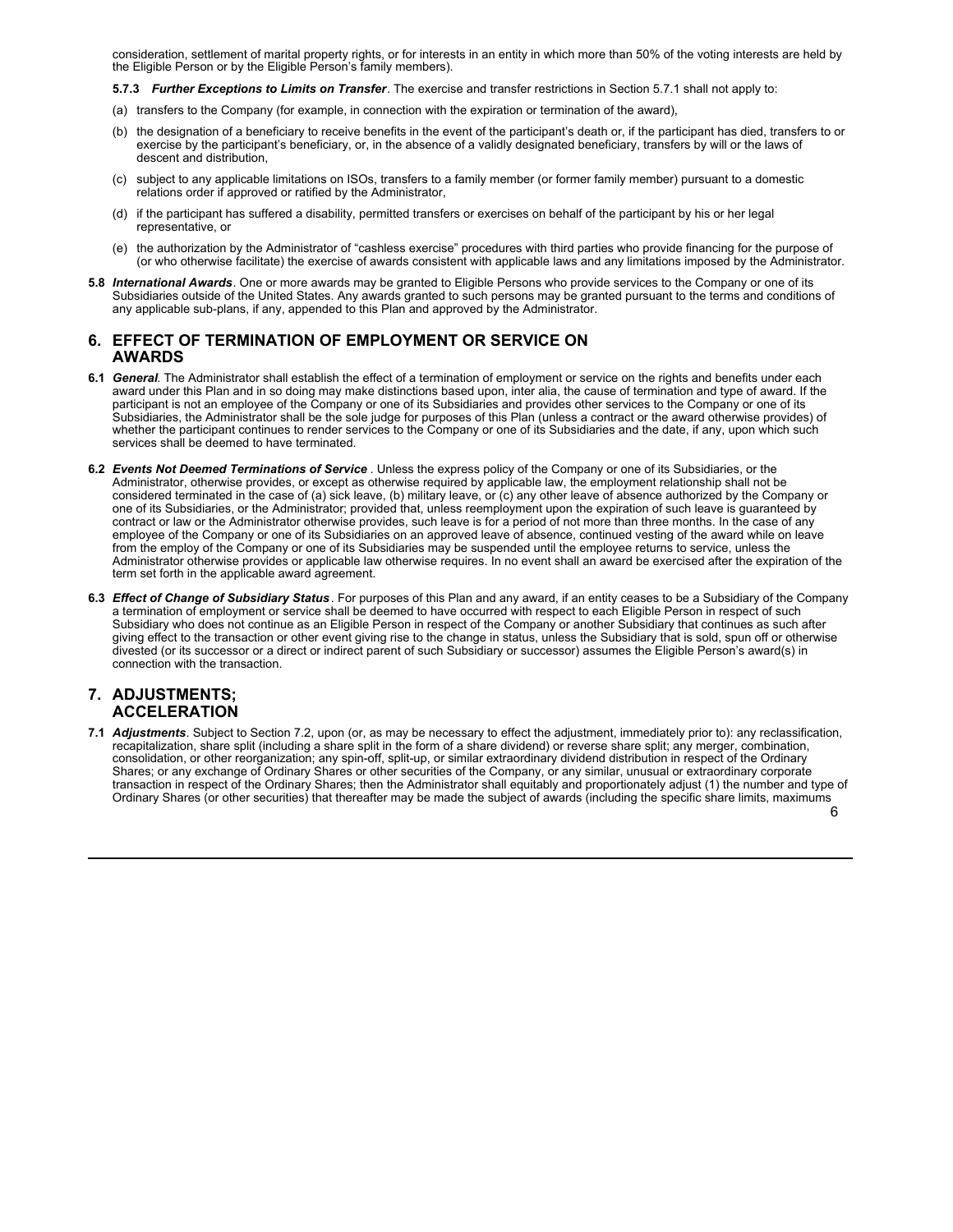and numbers of shares set forth elsewhere in this Plan), (2) the number, amount and type of Ordinary Shares (or other securities or property) subject to any outstanding awards, (3) the grant, purchase, or exercise price (which term includes the base price of any SAR or similar right) of any outstanding awards, and/or (4) the securities, cash or other property deliverable upon exercise or payment of any outstanding awards, in each case to the extent necessary to preserve (but not increase) the level of incentives intended by this Plan and the then-outstanding awards.

Unless otherwise expressly provided in the applicable award agreement, upon (or, as may be necessary to effect the adjustment, immediately prior to) any event or transaction described in the preceding paragraph or a sale of all or substantially all of the business or assets of the Company as an entirety, the Administrator shall equitably and proportionately adjust the performance standards applicable to any then-outstanding performance-based awards to the extent necessary to preserve (but not increase) the level of incentives intended by this Plan and the then-outstanding performance-based awards.

It is intended that, if possible, any adjustments contemplated by the preceding two paragraphs be made in a manner that satisfies applicable U.S. legal, tax (including, without limitation and as applicable in the circumstances, Section 424 of the Code, Section 409A and Section 457A of the Code and accounting (so as to not trigger any charge to earnings with respect to such adjustment) requirements.

Without limiting the generality of Section 3.3, any good faith determination by the Administrator as to whether an adjustment is required in the circumstances pursuant to this Section 7.1, and the extent and nature of any such adjustment, shall be conclusive and binding on all persons.

**7.2** *Corporate Transactions — Assumption and Termination of Awards*. Upon the occurrence of any of the following: any merger, combination, consolidation, or other reorganization in connection with which the Company does not survive (or does not survive as a public company in respect of its Ordinary Shares); any exchange of Ordinary Shares or other securities of the Company in connection with which the Company does not survive (or does not survive as a public company in respect of its Ordinary Shares); a sale of all or substantially all the business, shares or assets of the Company in connection with which the Company does not survive (or does not survive as a public company in respect of its Ordinary Shares); a dissolution of the Company; or any other event in which the Company does not survive (or does not survive as a public company in respect of its Ordinary Shares); then the Administrator may make provision for a cash payment in settlement of, or for the assumption, substitution or exchange of any or all outstanding share-based awards or the cash, securities or property deliverable to the holder of any or all outstanding share-based awards, based upon, to the extent relevant under the circumstances, the distribution or consideration payable to holders of the Ordinary Shares upon or in respect of such event. Upon the occurrence of any event described in the preceding sentence, then, unless the Administrator has made a provision for the substitution, assumption, exchange or other continuation or settlement of the award or the award would otherwise continue in accordance with its terms in the circumstances: (1) unless otherwise provided in the applicable award agreement, each then-outstanding option and SAR shall become fully vested, all restricted shares then outstanding shall fully vest free of restrictions, and each other award granted under this Plan that is then outstanding shall become payable to the holder of such award; and (2) each award shall terminate upon the related event; provided that the holder of an option or SAR shall be given reasonable advance notice of the impending termination and a reasonable opportunity to exercise his or her outstanding vested options and SARs (after giving effect to any accelerated vesting required in the circumstances) in accordance with their terms before the termination of such awards (except that in no case shall more than ten days' notice of the impending termination be required and any acceleration of vesting and any exercise of any portion of an award that is so accelerated may be made contingent upon the actual occurrence of the event).

Without limiting the preceding paragraph, in connection with any event referred to in the preceding paragraph or any change in control event defined in any applicable award agreement, the Administrator may, in its discretion, provide for the accelerated vesting of any award or awards as and to the extent determined by the Administrator in the circumstances.

The Administrator may adopt such valuation methodologies for outstanding awards as it deems reasonable in the event of a cash or property settlement and, in the case of options, SARs or similar rights, but without limitation on other methodologies, may base such settlement solely upon the excess if any of the per share amount payable upon or in respect of such event over the exercise or base price of the award.

In any of the events referred to in this Section 7.2, the Administrator may take such action contemplated by this Section 7.2 prior to such event (as opposed to on the occurrence of such event) to the extent that the Administrator deems the action necessary to permit the participant to realize the benefits intended to be conveyed with respect to the underlying shares. Without limiting the generality of the foregoing, the Administrator may deem an acceleration and/or termination to occur immediately prior to the applicable event and, in such circumstances, will reinstate the original terms of the award if an event giving rise to an acceleration and/or termination does not occur.

Without limiting the generality of Section 3.3, any good faith determination by the Administrator pursuant to its authority under this Section 7.2 shall be conclusive and binding on all persons.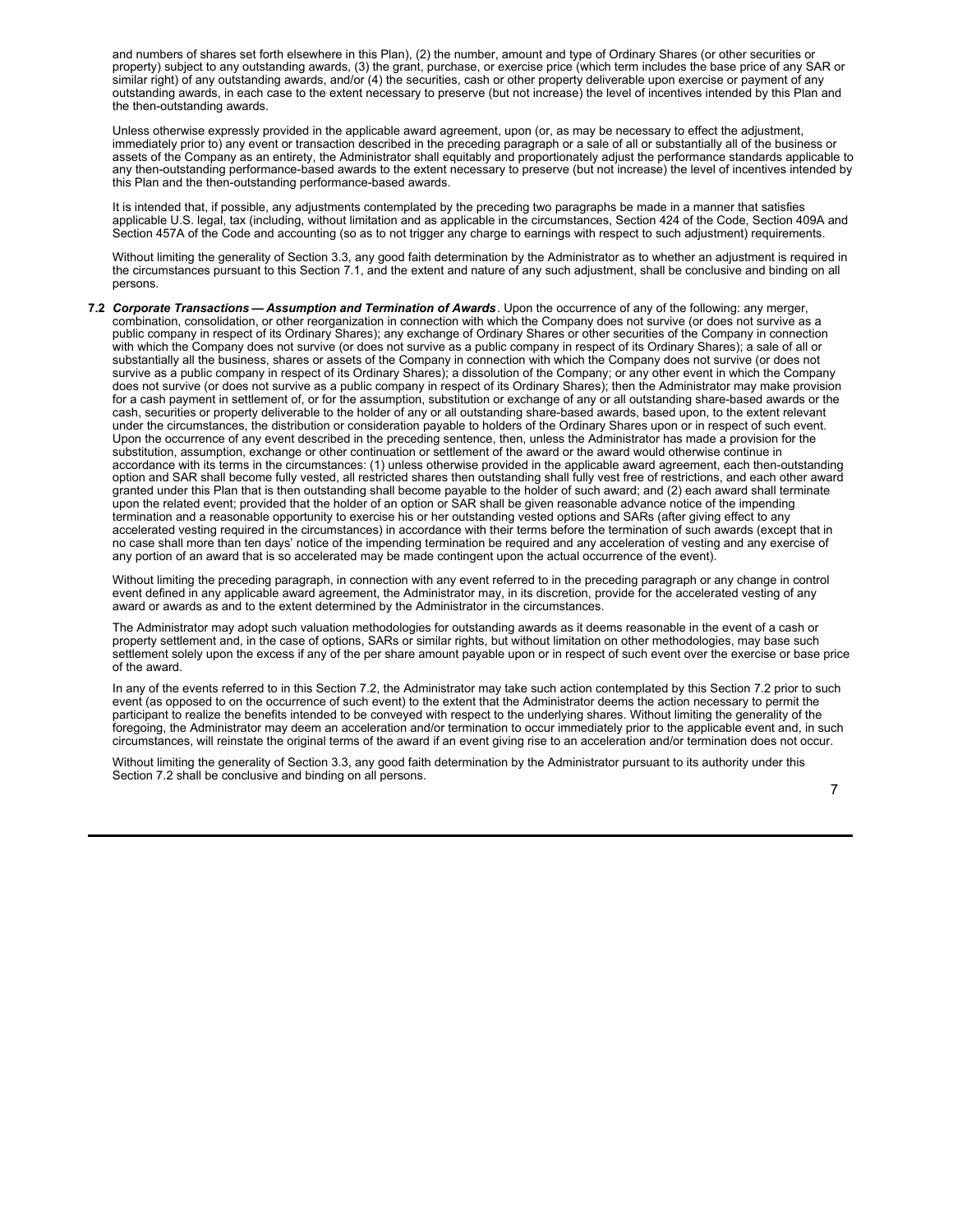- **7.3** *Other Acceleration Rules*. The Administrator may override the provisions of Section 7.2 by express provision in the award agreement and may accord any Eligible Person a right to refuse any acceleration, whether pursuant to the award agreement or otherwise, in such circumstances as the Administrator may approve. The portion of any ISO accelerated in connection with an event referred to in Section 7.2 (or such other circumstances as may trigger accelerated vesting of the award) shall remain exercisable as an ISO only to the extent the applicable \$100,000 limitation on ISOs is not exceeded. To the extent exceeded, the accelerated portion of the option shall be exercisable as a nonqualified option under the Code.
- **7.4** *Discretion to Accelerate*. The Administrator shall have the discretion to accelerate the vesting of any award in circumstances it determines to be appropriate (whether in connection with a transaction, termination of employment or for any other reason).

## **8. OTHER PROVISIONS**

- **8.1** *Compliance with Laws*. This Plan, the granting and vesting of awards under this Plan, the offer, issuance and delivery of Ordinary Shares, and/or the payment of money under this Plan or under awards are subject to compliance with all applicable laws, rules and regulations (including but not limited to state and federal securities law and federal margin requirements) and to such approvals by any listing, regulatory or governmental authority as may, in the opinion of counsel for the Company, be necessary or advisable in connection therewith. The person acquiring any securities under this Plan will, if requested by the Company or one of its Subsidiaries, provide such assurances and representations to the Company or one of its Subsidiaries as the Administrator may deem necessary or desirable to assure compliance with all applicable legal and accounting requirements.
- **8.2** *No Rights to Award*. No person shall have any claim or rights to be granted an award (or additional awards, as the case may be) under this Plan, subject to any express contractual rights (set forth in a document other than this Plan) to the contrary.
- **8.3** *No Employment/Service Contract*. Nothing contained in this Plan (or in any other documents under this Plan or in any award) shall confer upon any Eligible Person or other participant any right to continue in the employ or other service of the Company or one of its Subsidiaries, constitute any contract or agreement of employment or other service or affect an employee's status as an employee at will, nor shall interfere in any way with the right of the Company or one of its Subsidiaries to change a person's compensation or other benefits, or to terminate his or her employment or other service, with or without cause. Nothing in this Section 8.3, however, is intended to adversely affect any express independent right of such person under a separate employment or service contract other than an award agreement.
- **8.4** *Plan Not Funded*. Awards payable under this Plan shall be payable in shares or from the general assets of the Company, and no special or separate reserve, fund or deposit shall be made to assure payment of such awards. No participant, beneficiary or other person shall have any right, title or interest in any fund or in any specific asset (including Ordinary Shares, except as expressly otherwise provided) of the Company or one of its Subsidiaries by reason of any award hereunder. Neither the provisions of this Plan (or of any related documents), nor the creation or adoption of this Plan, nor any action taken pursuant to the provisions of this Plan shall create, or be construed to create, a trust of any kind or a fiduciary relationship between the Company or one of its Subsidiaries and any participant, beneficiary or other person. To the extent that a participant, beneficiary or other person acquires a right to receive payment pursuant to any award hereunder, such right shall be no greater than the right of any unsecured general creditor of the Company.
- **8.5** *Tax Withholding*. Upon any exercise, vesting, or payment of any award, or upon the disposition of Ordinary Shares acquired pursuant to the exercise of an ISO prior to satisfaction of the holding period requirements of Section 422 of the Code, or upon any other tax withholding event with respect to any award, the Company or one of its Subsidiaries shall have the right at its option to:
	- (a) require the participant (or the participant's personal representative or beneficiary, as the case may be) to pay or provide for payment of any applicable amount of any taxes which the Company or one of its Subsidiaries may be required or permitted to withhold with respect to such award event or payment; or
	- (b) deduct from any amount otherwise payable in cash (whether related to the award or otherwise) to the participant (or the participant's personal representative or beneficiary, as the case may be) any applicable amount of any taxes which the Company or one of its Subsidiaries may be required or permitted to withhold with respect to such award event or payment.

In any case where a tax is required to be withheld in connection with the delivery of Ordinary Shares under this Plan, the Administrator may in its sole discretion (subject to Section 8.1) require or grant (either at the time of the award or thereafter) to the participant the right to elect, pursuant to such rules and subject to such conditions as the Administrator may establish, that the Company reduce the number of shares to be delivered by (or otherwise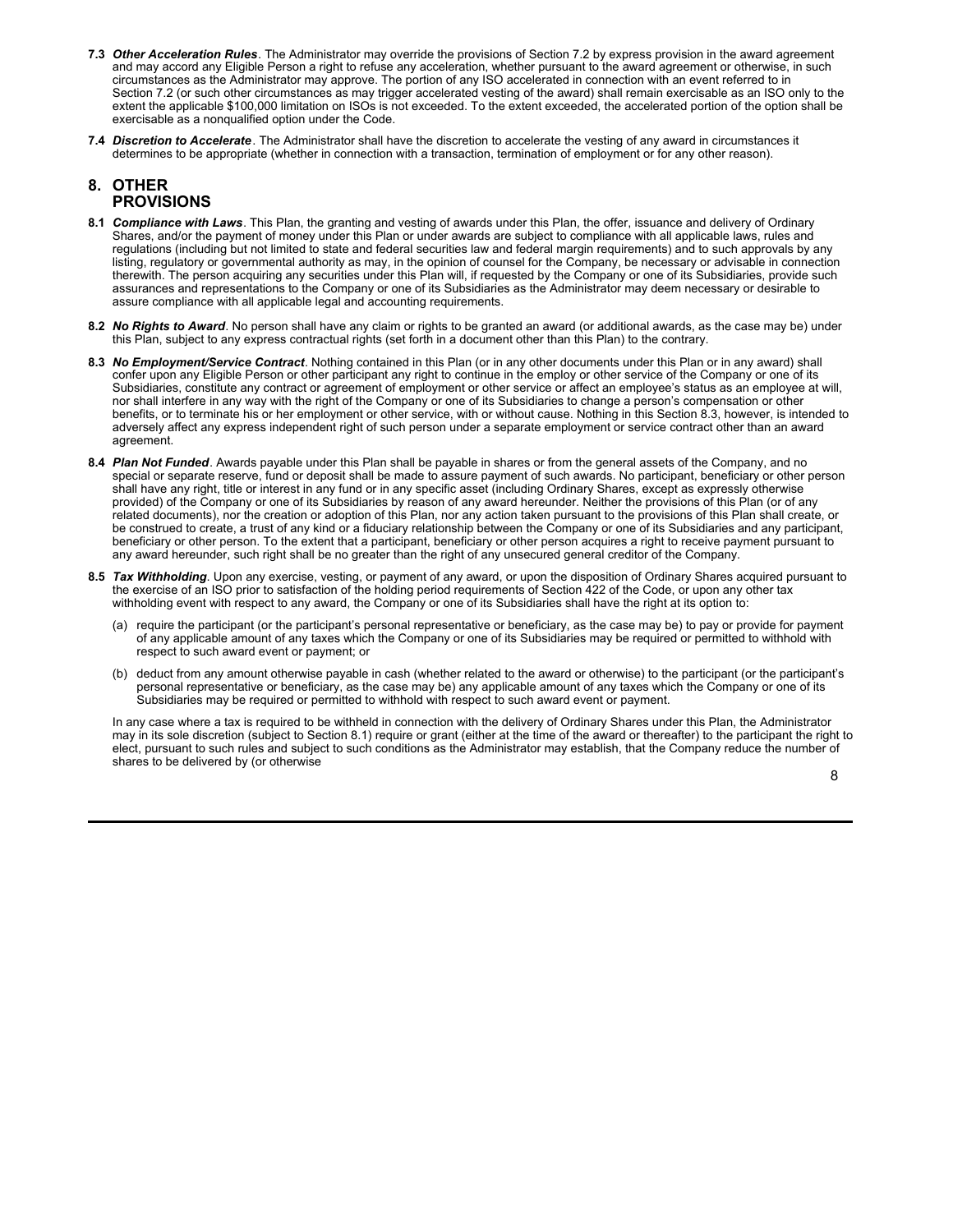reacquire) the appropriate number of shares, valued in a consistent manner at their fair market value or at the sales price in accordance with authorized procedures for cashless exercises, necessary to satisfy any applicable withholding obligation on exercise, vesting or payment.

## **8.6** *Effective Date, Termination and Suspension,*

#### *Amendments*.

**8.6.1** *Effective Date*. This Plan was originally effective as of January 7, 2013, the date of its original approval by the Board (the "**Effective Date**"). This amended version of this Plan is effective as of April 25, 2022, the date this amended version of this Plan was approved by the Board (the "**Amendment Date**"). This Plan shall be submitted for and subject to shareholder approval no later than twelve months after the Amendment Date. Unless earlier terminated by the Board and subject to any extension that may be approved by shareholders, this Plan shall terminate at the close of business on the day before the tenth anniversary of the Amendment Date. After the termination of this Plan either upon such stated expiration date or its earlier termination by the Board, no additional awards may be granted under this Plan, but previously granted awards (and the authority of the Administrator with respect thereto, including the authority to amend such awards) shall remain outstanding in accordance with their applicable terms and conditions and the terms and conditions of this Plan.

**8.6.2** *Board Authorization*. The Board may, at any time, terminate or, from time to time, amend, modify or suspend this Plan, in whole or in part. No awards may be granted during any period that the Board suspends this Plan.

**8.6.3** *Shareholder Approval*. To the extent then required by applicable law or any applicable listing agency or required under Sections 422 or 424 of the Code to preserve the intended tax consequences of this Plan, or deemed necessary or advisable by the Board, any amendment to this Plan shall be subject to shareholder approval.

**8.6.4** *Amendments to Awards*. Without limiting any other express authority of the Administrator under (but subject to) the express limits of this Plan, the Administrator by agreement or resolution may waive conditions of or limitations on awards to participants that the Administrator in the prior exercise of its discretion has imposed, without the consent of a participant, and (subject to the requirements of Sections 3.2 and 8.6.5) may make other changes to the terms and conditions of awards. Any amendment or other action that would constitute a repricing of an award is subject to the limitations set forth in Section 3.2.

**8.6.5** *Limitations on Amendments to Plan and Awards*. No amendment, suspension or termination of this Plan or amendment of any outstanding award agreement shall, without written consent of the participant, affect in any manner materially adverse to the participant any rights or benefits of the participant or obligations of the Company under any award granted under this Plan prior to the effective date of such change. Changes, settlements and other actions contemplated by Section 7 shall not be deemed to constitute changes or amendments for purposes of this Section 8.6.

**8.7** *Privileges of Share Ownership*. Except as otherwise expressly authorized by the Administrator, a participant shall not be entitled to any privilege of share ownership as to any Ordinary Shares not actually delivered to and held of record by the participant. Except as expressly required by Section 7.1 or otherwise expressly provided by the Administrator, no adjustment will be made for dividends or other rights as a shareholder for which a record date is prior to such date of delivery.

#### **8.8** *Governing Law; Construction; Severability*.

**8.8.1** *Choice of Law*. This Plan, the awards, all documents evidencing awards and all other related documents shall be governed by, and construed in accordance with the laws of Bermuda.

**8.8.2** *Severability*. If a court of competent jurisdiction holds any provision invalid and unenforceable, the remaining provisions of this Plan shall continue in effect.

## **8.8.3** *Plan Construction*.

(a) Rule 16b-3. It is the intent of the Company that the awards and transactions permitted by awards be interpreted in a manner that, in the case of participants who are or may be subject to Section 16 of the Exchange Act, qualify, to the maximum extent compatible with the express terms of the award, for exemption from matching liability under Rule 16b-3 promulgated under the Exchange Act. Notwithstanding the foregoing, the Company shall have no liability to any participant for Section 16 consequences of awards or events under awards if an award or event does not so qualify.

**8.9** *Captions*. Captions and headings are given to the sections and subsections of this Plan solely as a convenience to facilitate reference. Such headings shall not be deemed in any way material or relevant to the construction or interpretation of this Plan or any provision thereof.